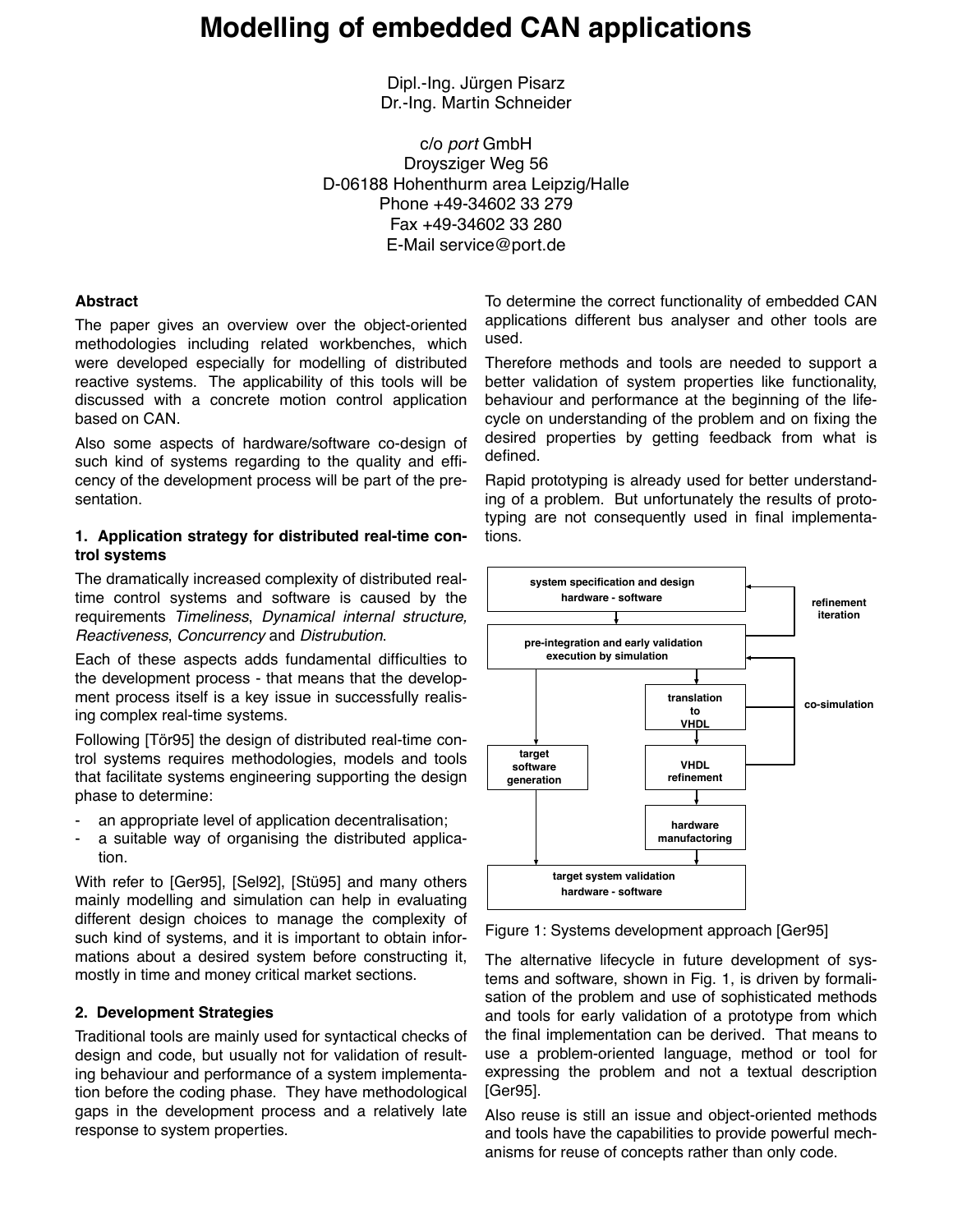The development process to generate systems that meet the requirements can be viewed as an iterative search through a tree of design alternatives. Results of the development progress can be measured in terms of the achieved part of the total specified functionality.

Based on this iterative view of development, the most of object-oriented methodologies do not part the development process into sequential phases with distinct functions performed in each. Instead of the strongly phased *Waterfall*-model, the development process breaks down in terms of activities, according to their respective objectives.

The objective of *Analysis* is to gain an understanding of the problem at the current level of refinement including the analysis and refinement of requirements and the modelling of the environment in which the problem is defined as well. The inputs to analysis are the system requirements, system models from previous levels of refinement, and domain expertise. The formal outputs are analysis models which can form a basis for the design model, and perhaps a more refined requirement specification.

The objective of *Design and Implementation* is to create a design model that provides a solution to the requirements based on the understanding captured in analysis.

In other words, the choosen analysis model and the design model are simply two parts of a system model with typical commonalities.

The objective of *Execution and Verification* is to verify a model by executing it and comparing its behaviour against a set of prepared test cases whether the model meets its requirements.

Several features distinguish this process model from previous ones:

- 1. It takes advantage of the fact that analysis models are executable to gain early insight into the problem;
- 2. The design starts in an early phase of the process to explore possible alternatives of the most difficult parts - the ability to execute the combined analysis and design specification is heavily exploited;
- 3. The analysis model can form a starting point for the design model;
- 4. Because of the continuity of concepts no distinction between design and implementation is made (all executing activities use the same abstractions that have been used to create the models).

Important for the model is, that tool support is absolutly necessary to execute or simulate models, and to manage the iterative development process.

# **3. Modelling alternatives**

The known object-oriented toolsets for simulation of realtime systems provide complete system architectures organised in inheritance hierarchies allowing abstraction and reuse at a much higher level than it is possible with programming languages.

To describe an application concepts for capturing system properties in terms of structure and behaviour are offered.

The *Structure* (or architecture) of a system is the definition of the set of its component parts and the set of communication and containment relationships between those parts.

While structure deals mainly with the static aspects of a system, *Behaviour* captures its dynamics. This encompasses all actions within the system whether they are generated internally or in response to external stimuli.

The toolset *ObjecTime* is an implementation of the Real-Time Object-Oriented Modelling *ROOM*-methodology, which was designed for modelling of complex reactive distributed systems in the telecommunication area.

Structure description is given in *ROOM* with *Actor-Hierarchies* and *Protocol-Classes* for communication purposes between Actors shown in Fig. 2.



Figure 2: Actor-Hierarchies

Behaviour capturing is provided by *Hierarchical State Machines* for each Actor.

The actor paradigma is strongly focused on distributed event driven systems.

For high level analysis activities *Message Sequence Char ts* (Fig. 3) provided by *ObjecTime* and *SDT* are useful to create scenarios of interaction between *Actors.*

Also *Actors* as independent active logical machines with a structure and an optional behaviour are useful for modelling CAN networks.

Unfortunately the explicit protocol based communication between ports - the basic paradigm of *ROOM* - has some disadvantages for modelling bus structures, broador multicast and synchronisation which are only surmountable by additional modelling effort using dynamic structure reconfiguration.

An alternative object-or iented workbench is *ControlShell*. This approach addresses the fundamental issue of how to best merge event driven reaction with cyclic feedback control.

Dataflow-systems are organised by *components* to descr ibe cyclic control. *Finite state machines (FSM)* are used for expressing the startegic part of a system. Both are supported by a database.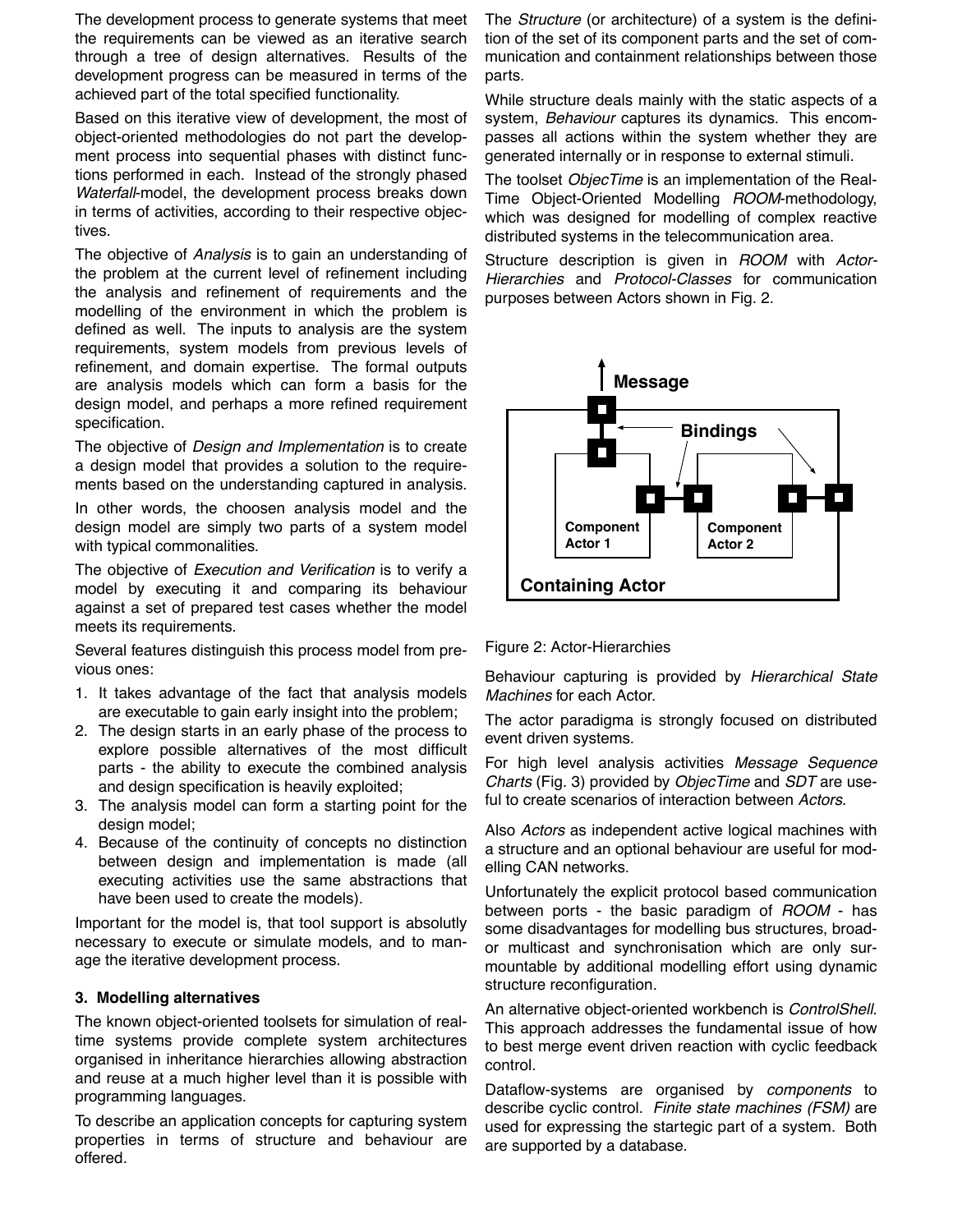

## Figure 3: Message Sequence Charts MSC

Developed for motion control and robotics with cyclic and reactive capabilities and the functionality of the network data delivery service for distribution the *ControlShell* approach is suitable to model CAN*open* applications too.

A remarkable restriction for modelling CAN in this environment is the strictly periodic control of the data flow system. This disadvantage may be overcome for synchronised CAN*open* applications using the SYNC mechanism and with additional time synchronisation functions for CAN proposed by [Tör95] and advised by [Neu95] to met the requirements of the real-time market.

#### **4. Application strategy for complex real-time control**

A characteristic application area for distributed real-time control systems is advanced motion control for mechatronic systems.

Typical for such systems are heterogenous application architectures combining centralised and decentralised application components both in hard- and software with an increased number of devices coupled by CAN or other fieldbusses.

The choice of CAN for motion control is caused by the cost effectiveness and the short worst case bus access latency, which gives CAN the potential for high performance and less missed deadlines in distributed control systems. Unfortunately the design of the message priority assignment algorithm is crucial to guarantee message latencies [Ba95].

Therefore the aim of designing CAN based real-time control systems is to assign each message to a priority in a way, that each message not exeed the maximum allowed delay or deadline in that system.

To manage the product development process and to reduce the development risks it is useful to split the process in two phases

- 1. Rapid prototyping and
- 2. Product optimisation

Phase 1 aimes to save the time to market for new technologies and phase 2 provides the cost effectiveness for mass products.

The focus in phase 1 is a principal solution for control of electromechanical systems. Developing tasks are:

- specification of the distribution of functionality;
- evaluation of communication requirements;
- implementation and validation of control algorithms.

Typical tools to solve this type of application tasks are for example VMEbus and CAN components, real-time operating systems (RTOS), motion control frameworks and simulation tools, discussed above.

The aim for phase 2 is a volume dependent optimised product. The implementation of the validated prototype needs for example:

- decisions to target microcontrollers;
- development of the final hardware;
- development of firmware;
- implementation and test of the integrated system.

The used toolset for phase 2 is dependent of the targeted volumes.

For very high volumes complete hardware/software codesign methodologies based on the system description language SDL or others for development as a source for automatic generated code C/C++ or VHDL is useful. The main advantage of this strategy depicted in Fig. 1 is given with the opportunity to make design decisions for realising functionality in hard- or software relativly late in project.

For lower volumes the development tasks are concentrated on systems integration of components partly used in phase 1 or developed based on design decisions in this phase.

# **5. Modelling CAN integrated control**

*ControlShell* is an open expandable object-oriented application framework for real-time control.

Objects in *ControlShell* are the FSM's and the transitions in FSM's coupled with data-flow objects, called components.

The run-time environment shown in Fig. 4 directly supports the two different programming paradigms characterised by:

- 1. The data-flow in a system fundamentally synchronous and executed in a sequential manner, and
- 2. The events in a system fundamentally asynchronous with non-sequential execution.

The application is built from an object hierarchy.

Components are organised in execution lists, sample habitats, and configurations to serve dynamic internal structures.

All parts of an sample habitat are listed in its execution list. The list contains activated and deactivated parts due to the active configuration. The activated parts will executed periodically with a defined sample rate. Each sample habitat has its own rate.

There is no need to have only one sample habitat in the application. The only restriction for the variety of the sample rate is their common source, normally a hardware clock.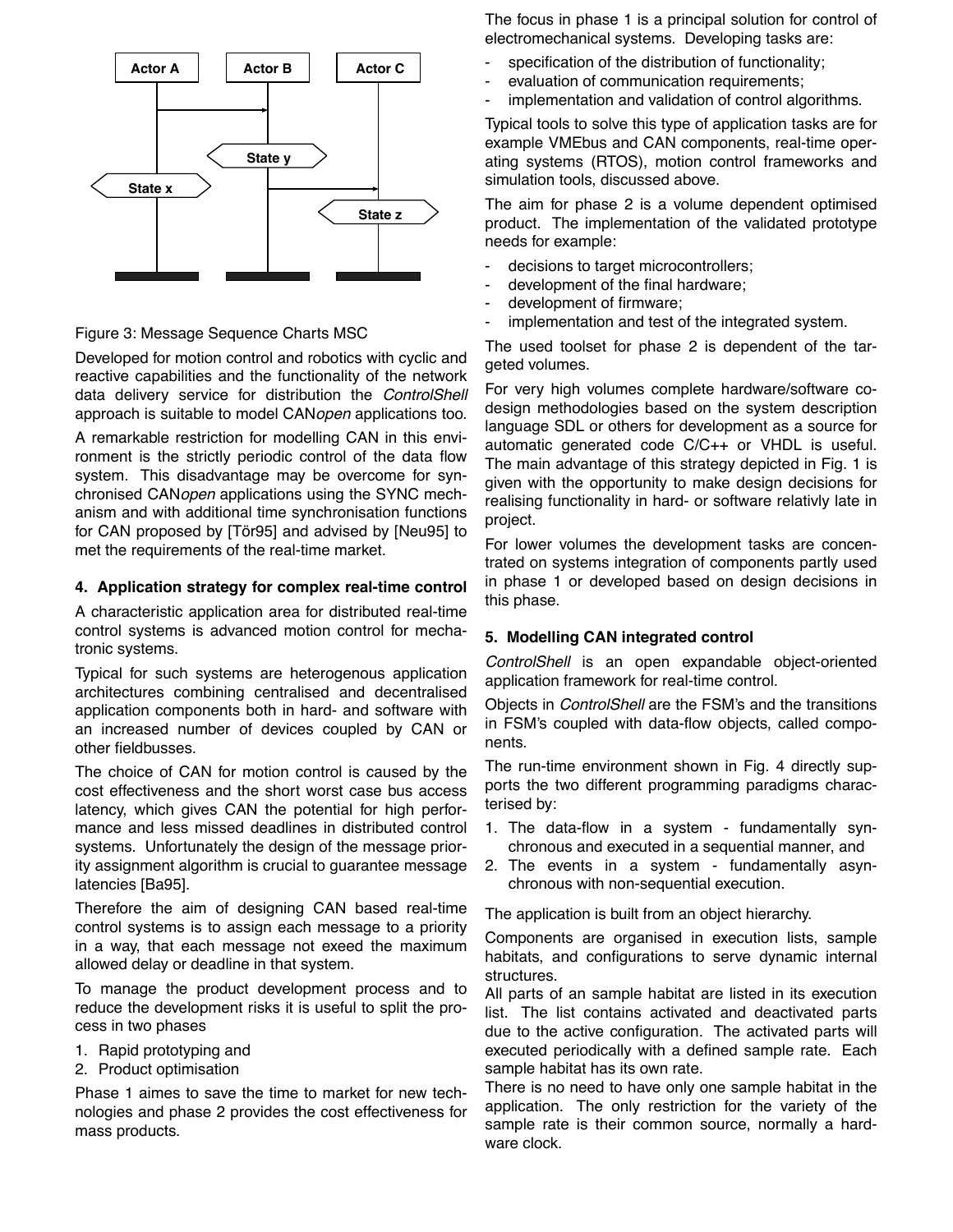

Figure 4: Run-Time Hierarchy

Transition modules are bound with the real-time state engine to form state machines.

Data expressions consist of objects of the CSMath class which contains types from simple integer up to complete matrices and the necessary operations up to matrix solving or of custom types build with CSMath types.



Figure 5: data flow diagram simple controller including NDDS producer

The integrated network data delivery service *NDDS* provides a transparent network connectivity based on the so-called *Subscription Communication* with similar working principles to CAN.

This communication system builds on the producer and consumer model. Producer register information unaware of prospective consumer. It is possible to have more than one producer of the same data. Consumer subscribe to update the information they require without concern for who producing them [Par94]. In difference a CAN producer needs at least one consumer to get a valid acknowledge.

A producer component is characterised by a set of parameters:

strength priority of producers of the same data persistense duration of validity of strength

| option | determines what part (data, size, name, |
|--------|-----------------------------------------|
|        | units) of data has to be sent           |
| name   | data name in the NDDS network           |

A consumer requests the distrubuted data and delivers it to the data flow it belongs to. In the *ControlShell* environment it is polling the NDDS network periodically. The highest possible rate would be the sample rate of its sample habitat.

There are some parameters too to determine the proper work of the consumer:

| deadline | specifies the maximum time between       |  |  |  |
|----------|------------------------------------------|--|--|--|
|          | data updates, old data will be marked as |  |  |  |
|          | such                                     |  |  |  |
|          |                                          |  |  |  |

minSeparation specifies the minimum time intervall between updates to limit network traffic

| type | determines the working type: immediate |  |  |
|------|----------------------------------------|--|--|
|      | or polled                              |  |  |
|      |                                        |  |  |

name data name in the NDDS network

Wait and deadline are parameters to regulate tradeoff beetween returning date as soon as available or waiting for better data.

The service uses UDP as a means of communication. Data is encoded with XDR to allow communications between computers with different data representations. The service is available for different UNIX systems, Windows NT and VxWorks.

*StethoScope* is another tools to provide an effective developing. It is used for graphical real time monitoring of every available and needed data both in simulation and in the run time environement. Application fields are debugging, (motion) tuning or visualisation.

There is also an interface to MatLab/SimuLink available. It allows modelling of complex mechatronic systems.

# **6. Modelling practice**

For modelling CAN integrated real-time control the *ControlShell* framework is suitable without any CAN specific module like shown in Tab. 1 which compares CAN*open* with *ControlShell* elements.

| <b>ISO/OSI</b> | CANopen               | ControlShell            |
|----------------|-----------------------|-------------------------|
|                | object dictionary     | <b>CSMath</b>           |
|                | function blocks       | components              |
|                | finite state machines | <b>FSM</b>              |
|                | communication profile |                         |
|                | CAL                   | <b>NDDS</b>             |
| $0 - 2$        | CAN bus               | <b>TCP/IP, Ethernet</b> |

Table 1: Comparison of CAN*open* and *ControlShell* 

*NDDS*-coupled *CS* systems/devices are useful to analyse appropriate levels of application decentralisation constisting of a master (for example on VMEbus) and different numbers of nodes.

This approach offers also some capabilities for modelling message priorities by parameterising the producer and consumer components of *NDDS* as shown in the simple example for a remote controller in Fig. 5 and 6.